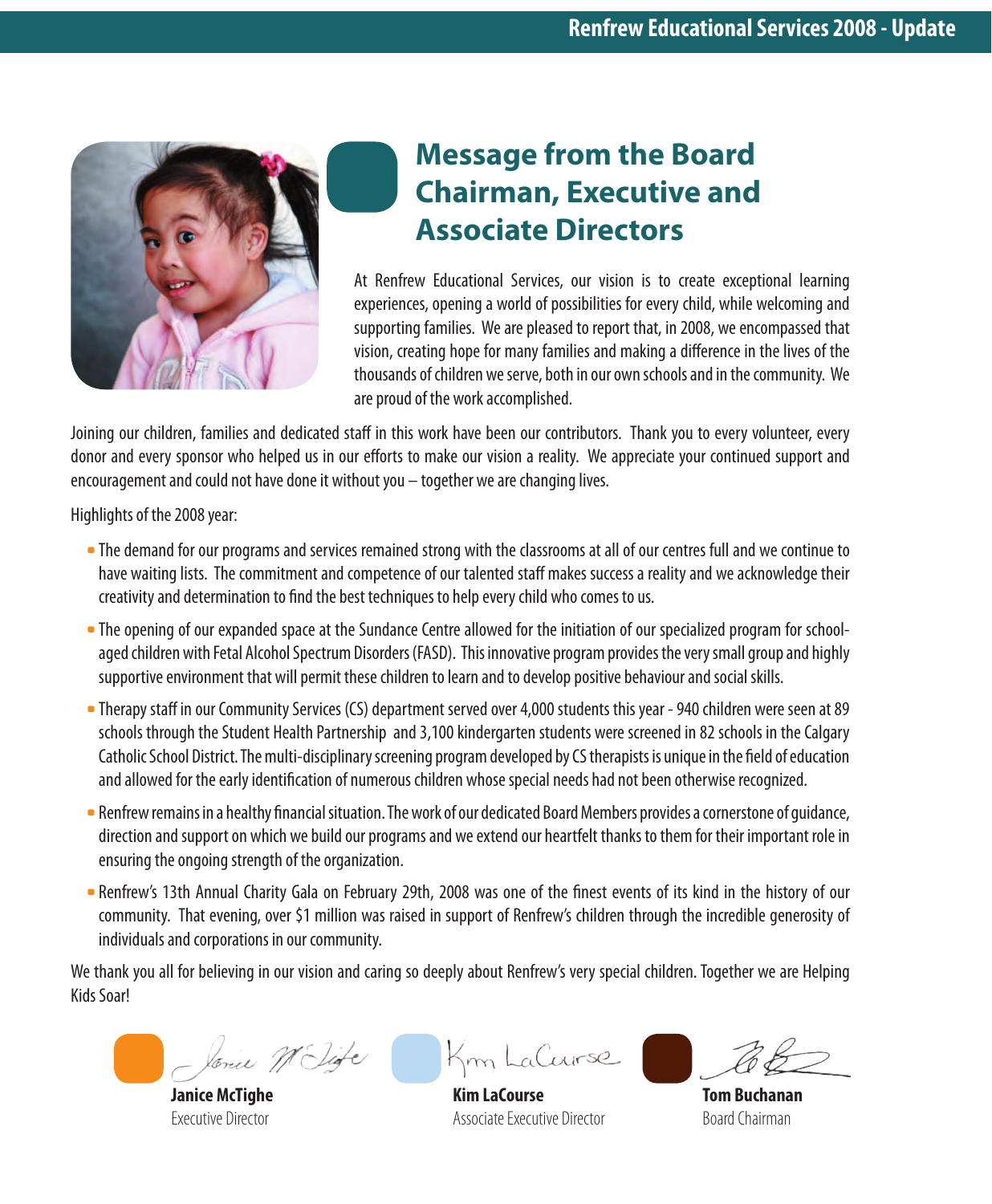

### **Friend of Renfrew - Jim Chaput**

Our long-time Board Member and great friend of Renfrew, Jim Chaput, passed away in the spring of this year. Jim joined the Renfrew Board in 1998 and was a valued Board Member at the time of his death. His unwavering support for the agency and the children we serve and his willingness to share with us his life experience and knowledge will be greatly missed. He certainly left Renfrew a stronger and more effective organization as a result of his efforts.

# **Gala 2008 – Angels Among Us: Our Donors**

The nearly 800 quests at our  $13<sup>th</sup>$  Annual Charity Gala on February 29, 2008 proved that there are many 'Angels' among us as the theme of the event suggests. During that one wonderful evening, \$1,037,000 was raised to provide specialized services and equipment so essential for children with severe disabilities in our programs.

We continue to be amazed and gratified by the support we receive from the community and wish to thank all of our sponsors, donors and guests for their generosity.



Renfrew student Daniel Davis-Ackerman talks to the guests at the 2008 Gala.

### Event Sponsor **PIPROVIDENT ENFRGY LTD**

### Platinum Sponsors Media Sponsors Silver Sponsors

**FllisDon** Deloitte & Touche LLP J & L Supply Co. Dale Schack & Connie Cudrak

### Gold Sponsors

Canadian Progress Club AJ Industries Ltd. Calgary Motor Dealers Association National Bank Financial

### Media Sponsors

CTV Television Calgary Sun

Venue Sponsor Hyatt Regency Calgary

ATCO Power Connacher Oil and Gas Limited ConocoPhillips Copyseis Dr. Mary Gawlinski EllisDon Golder Associates Ltd. Hurst Construction Lafarge Canada Macleod Dixon LLP Mercuria Energy Canada Inc. National Bank of Canada Energy

PricewaterhouseCoopers LLP Professional Excavators RGO Office Products Royal Bank – Commercial Financial Services Scotia Capital Suncor Energy Inc. Supreme Basics TD Securities Trafigura Canada Trotter and Morton Kim & Clare Wallace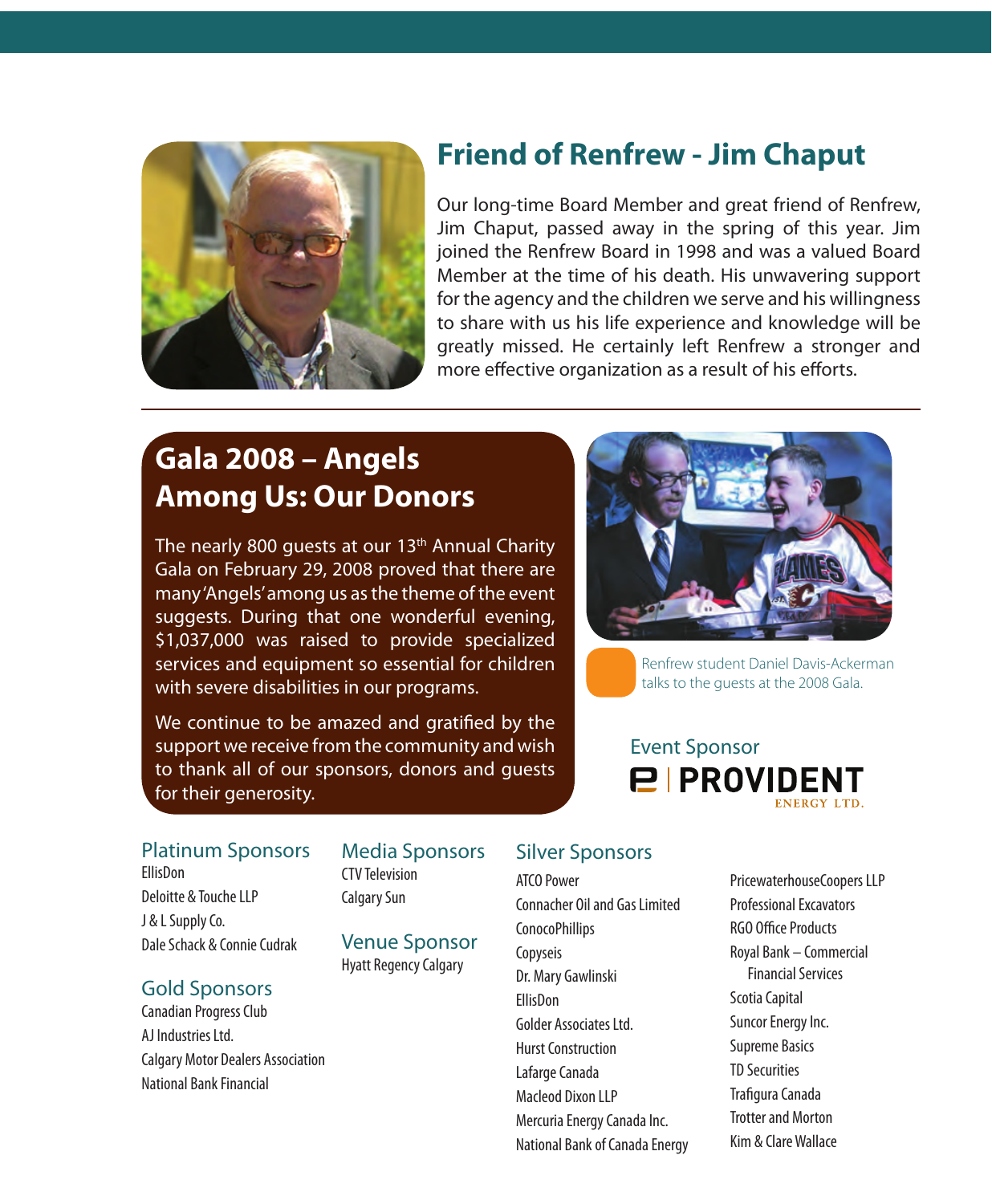### **Thank You**

Many businesses and individual Calgarians were generous in their support of Renfrew in the 2008 year. In fact, contributions totalled \$2,378,347.

We thank all of our contributors for their support.



### **Donors**

#### **Over \$50,000**

Anonymous J & L Supply Co. Ltd. LaFarge Canada Inc. Willow Park Charity Golf Classic

#### **\$10,000 and Up**

318080 Alberta Ltd. AON Reed Stenhouse Inc. ARC Resources Ltd. Bolder Graphics Inc. Tom & Kim Buchanan Canadian Progress Club Calgary Cantonese Chinese School of Calgary Society Brenda M. Cherry Wayne & Eleanor Chiu William Davis Randall & Claudia Findlay Kajen Holdings Ltd. John J. Komarnicki Lake Placid Investements Inc. Nick's Woodcraft Industries Ltd Northwest Sequoia Drilling Ltd Professional Excavators Ltd. Provident Energy Ltd. Brenda Reed The Calgary Foundation United Way of Calgary & Area Bob & Cathy Viccars

#### **\$5,000 and Up**

Allies For Autism Foundation Canadian Oil Sands Limited Kelly & Vincent Davoli Butch Deadmarsh E & H Dairy Bar Ltd R. Garry & Shirley Edwards Randy Eresman Fox Harb'r Resort James K. Gray

Wayne Lyons & Sue Lyons National Bank Financial J.E. (Ted) & Margaret Newall Mark Oliver & Sheila Allan Petrogas Marketing Ltd. RBC Foundation - Toronto RGO Office Products Partnership Saigon One Realty Smart Electric Ltd Donald Smith Statement Enterprises Inc. Cameron Vouri Mark N. Walker Stanley Weber & Dorothy Krzywosz

King Furs & Fine Jewelry

#### **\$2,500 and Up**

J. F. (Forry) & Lynnie Angus Anonymous Jann Arden Bow Cycle & Motor Sports Co. Ltd. Kelly & Patricia Brooke Calgary Airport Authority Canaccord Capital Corporation - Vancouver Hurst Construction Management Inc. Scott Johnston Kimball Murray Sarah Plewright Rimk Industries Inc. Rocky Mountaineer Vacations Dale Schack & Connie Cudrak James Stanford Talking Light Media Inc. The Downtown Sports Clinic

#### **\$500 and Up**

1107995 Alberta Inc. Ad Rodeo Society Ravi Abraham Dave & Laurie Allan Anonymous

Assured Auto Body Inc. Jill Ball Clive Beddoe Bluebird Excavating & Demolition Ltd Botting & Associates Alberta Ltd. BP Canada Energy Brookfield Asset Management Inc. John Burrow C. T. Pantazi Professional Corporation Calgary Exhibition and Stampede Calgary Flames Hockey Club Calgary Rotary Challenger Park Neil Camarta Canada House Gallery Candor Investments Ltd Carma Developers Ltd. Helene Carron Carthy Foundation Cavendish Investing Limited Raymond Cej Centennial Insulation Ltd. James E. & Tina Chaput Checker Transportation Group CIBC World Markets Michael Clement ConocoPhillips Canada Conroy Ross Partners Limited Cordero Energy Inc. Shirley Cox Curb-Ease Arthur Davis Dawson Technologies Noranne & Terry Dickin Allan Edgeworth N. Murray Edwards Eecol Electric Elad Investments Inc. Elk Valley Coal Corportation Robert J. & Nancy Engbloom Kay Enns Faces by Ashley FirstEnergy Capital Corp.

Alwin Friess Lorne & Cathy Gable General Teamsters Local #362 Tresa Gibson Golden Acre Garden Sentres Gord & Bev Graham Karen Graham Adriane Gravelle Graycon Group Ltd. Gregory Halpen Cherie & Scott Harvey Robert Haslam Milton Henders Brian & Mary lou Hill John Hooks Lynda Howard J.C. Roberts Jewellers Ltd Jaguar of Calgary Kevin & Helen Jenkins Barry W. Jessup Kensington Fine Art Gallery Michael Keyser Karen Kinton Kirkman Bus Sales William & Ruth Kujat Kim LaCourse Craig Langpap Lane Home Furnishings Lawson Lundell LLP Edward & Dianne Liegman Norm & Beverley Little Little Italy Cafe Malley Associates Carol McCaslin Muriel McCaslin Eric McFadden Don & Jacquie McKechnie Janice McTighe Randy Meller Mercuria Energy Canada Inc. Bruce & Karen Monnery Mount Engadine Lodge Nexus Builder Group LP Norlien Foundation NVR Construction Ltd.

Paul Omlin Osum Oilsand Corporation David & Gwyneth Parker Grant Penner Robert Peters Joachim & Marilyn Pfaefflin Patricia & Stuart Proctor RBI Canada 2000 Inc Renfrew Insurance Ltd. Vic & Marj Reykdal Rimrock Resort Hotel Rundle Energy Partners Ltd. James Savage Scotiabank Scrapbook Sally SES Engineering Ltd. Shaw Communications Shoppers Home Health Care Smoothe Laser Clinic & Spa Spalding Hardware Systems Ltd. Star Choice Stavro Melathopoulos Architect Ltd. Andree Stenzel Joe Struck Barb & Murray Swanson Sword Energy Inc. T & T Honda Telus Communications Inc. Temple Energy Inc. Time Exploration Ltd. Tracker Electric United Parcel Service Canada Ltd. Mike Urquhart & Lorraine Chan Merlo Vinoteca Vintage Group Wal-Mart #3009 Bow Trail Warren Tettensor Amantea LLP Rosanne West Kevin Wills Winefred Lake Lodge Edward & Jodi Wright Wendy & Ted Woynillowicz